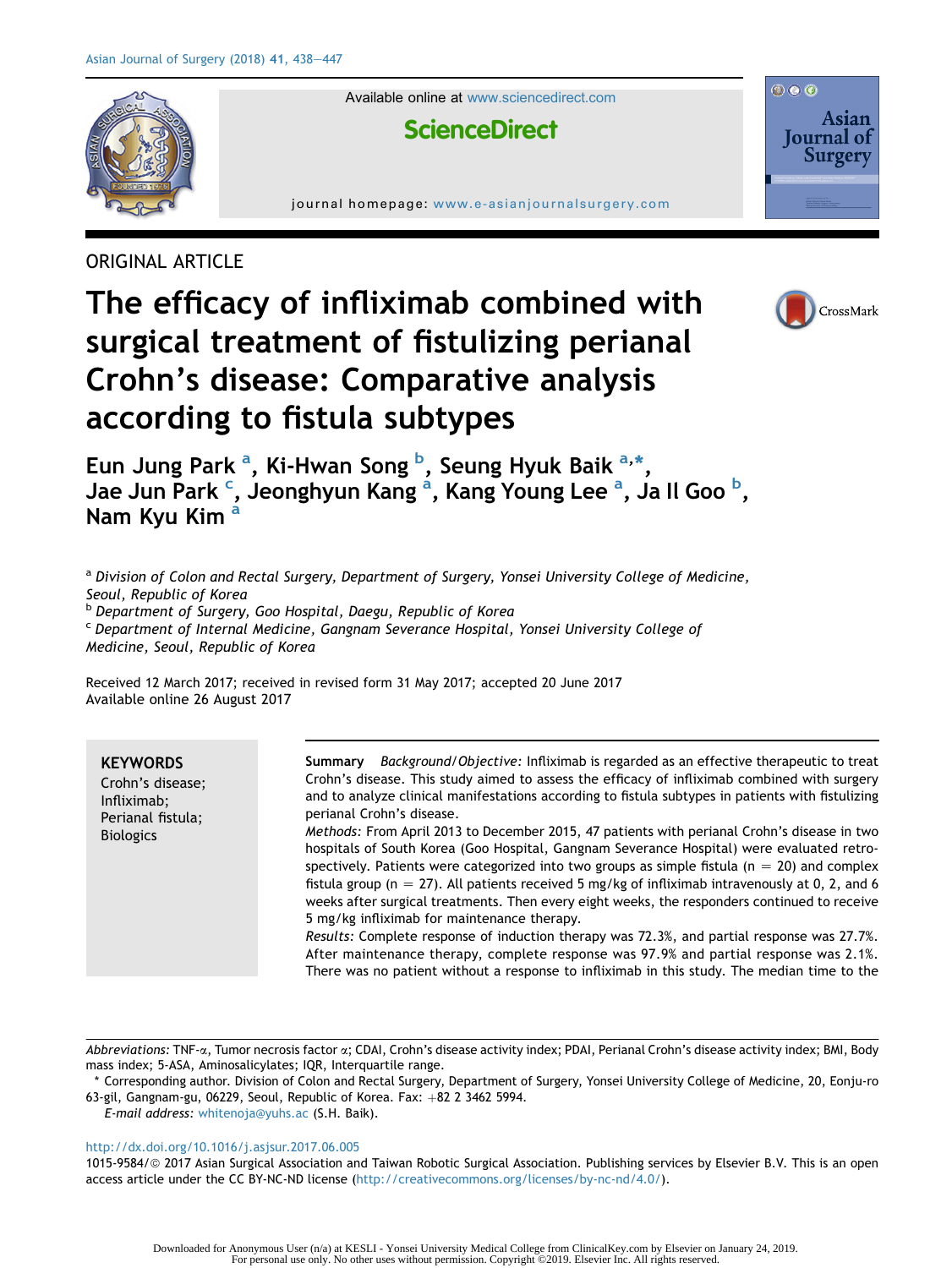first fistula closure was 6.00  $\pm$  8.00 weeks. Infliximab was used on average 2.13  $\pm$  0.71 times until the first fistula closure. The rate of recurrence was 8.5% and adverse events were 4.2%. In comparison with clinical manifestations between simple and complex fistula groups, there was no significant difference except for the coexistence of perianal abscess.

Conclusions: Combined surgical and infliximab therapy was efficacious to treat fistulizing perianal Crohn's disease with rapid treatment response and favorable clinical outcomes. It is expected that this top-down strategy with combining surgeries can overcome previous limitations in treating perianal Crohn's disease.

ª 2017 Asian Surgical Association and Taiwan Robotic Surgical Association. Publishing services by Elsevier B.V. This is an open access article under the CC BY-NC-ND license [\(http://](http://creativecommons.org/licenses/by-nc-nd/4.0/) [creativecommons.org/licenses/by-nc-nd/4.0/\)](http://creativecommons.org/licenses/by-nc-nd/4.0/).

## 1. Introduction

Crohn's disease is a chronic inflammatory condition of the gastrointestinal tract, which features transmural inflam-mation predisposing it to fistula formation.<sup>[1](#page-8-0)</sup> Although the cause of Crohn's disease is unclear, fistula formation of Crohn's disease occurs in approximately  $17\% - 50\%$  of patients. $2,3$  Especially, perianal fistulas are common manifestations of Crohn's disease with an incidence of  $21\%$ - $40\%$  $40\%$ .<sup>4-[6](#page-8-0)</sup> Because they tend to increase morbidities as well as to decrease quality of life, various approaches to treat fistulizing perianal Crohn's disease were developed.

Among the therapeutics for Crohn's disease, infliximab, a chimeric monoclonal antibody for tumor necrosis factor  $\alpha$ (TNF- $\alpha$ ), is regarded as an effective agent to treat fistulizing Crohn's disease. Because it binds to precursors of TNF- $\alpha$  and neutralize the pro-inflammatory responses, there were expectations that infliximab can reduce inflammatory activities and improve healing rates in patients with Crohn's disease. Present et al. reported that the rate of complete response for fistula closure was 46% of the infliximab group, which was higher than 13% of the placebo group  $(P = 0.001).$ <sup>[7](#page-8-0)</sup> In addition, the ACCENT-II trial demonstrated that the use of infliximab for maintenance therapy was effective and safe to treat patients with fistulizing Crohn's disease.<sup>[3](#page-8-0)</sup> At the 54th week, complete response of the infliximab maintenance group was 36%, as compared with 19% of the placebo group ( $P = 0.009$ ).

In the development of a top-down therapy, infliximab is considerable as an initial treatment for moderate-to-severe Crohn's disease prior to other therapeutics. Especially, combined surgical and infliximab therapy showed improved healing rates and reduced recurrent rates in the complex fistulas. $8-10$  $8-10$  $8-10$  However, because perianal fistulas are categorized by various subtypes depending on their locations and fistula openings, the assessment for treatment response of infliximab is required in accordance with fistula subtypes. In addition, the phenotypes and clinical characteristics tend to be different between Eastern and Western countries. Although the response of the anti-TNF agents in Asia is expected to be higher than the Western countries, there is a lack of published reports on the efficacy of infliximab for perianal Crohn's disease.<sup>[11](#page-8-0)</sup> In these regards, this study aims to evaluate the efficacy of infliximab combined with surgical procedures in patients with fistulizing perianal Crohn's disease in Korea and to analyze the treatment response according to fistula subtypes.

# 2. Methods

#### 2.1. Study population and data collection

From April 2013 to December 2015, patients diagnosed with perianal Crohn's disease in two hospitals of South Korea (Goo Hospital and Gangnam Severance Hospital) were reviewed retrospectively. Among them, patients who underwent combined surgical and infliximab treatment were evaluated in this study. Patients who used concomitant therapeutic agents related with Crohn's disease were also included. However, patients who had Crohn's disease without perianal involvement, colorectal malignancy, active tuberculosis, or severe infection were excluded.

Before surgery, all patients were assessed by clinical examination, colonoscopy, computed tomography, anorectal endoscopic ultrasound and pelvic magnetic resonance imaging to evaluate pathologic lesions and to determine the types of fistula-in-ano. Perianal fistulas were classified by intraoperative procedures following Park's classification: superficial, intersphincteric, transsphincteric, suprasphincteric, and extrasphincteric fis-tula.<sup>[12](#page-9-0)</sup> Crohn's disease activity index (CDAI) and perianal Crohn's disease activity index (PDAI) were evaluated to assess the severity of Crohn's disease. The quantiferon test, which is used to diagnose tuberculosis, was performed before using infliximab to prevent the recurrence of tuberculosis.

Surgical treatments were performed by seton drainage, fistulotomy, or fistulectomy including incision and drainage. Fistulotomy was preferred for the low type of fistula without proctitis. However, seton procedure or fistulectomy were preferred in fistulas with perianal abscess in complex fistulas. These surgical procedures were determined by the locations and subtypes of fistulas during the operation.

After surgery, infliximab was used within postoperative 1 week following the protocol. All patients received infliximab on schedule. This study was approved by the Institutional Review Boards (IRB No. 3-2016-0092).

#### 2.2. Evaluation parameters

The patients were categorized into two types as simple fistula group and complex fistula group. According to Park's classification, patients who had superficial or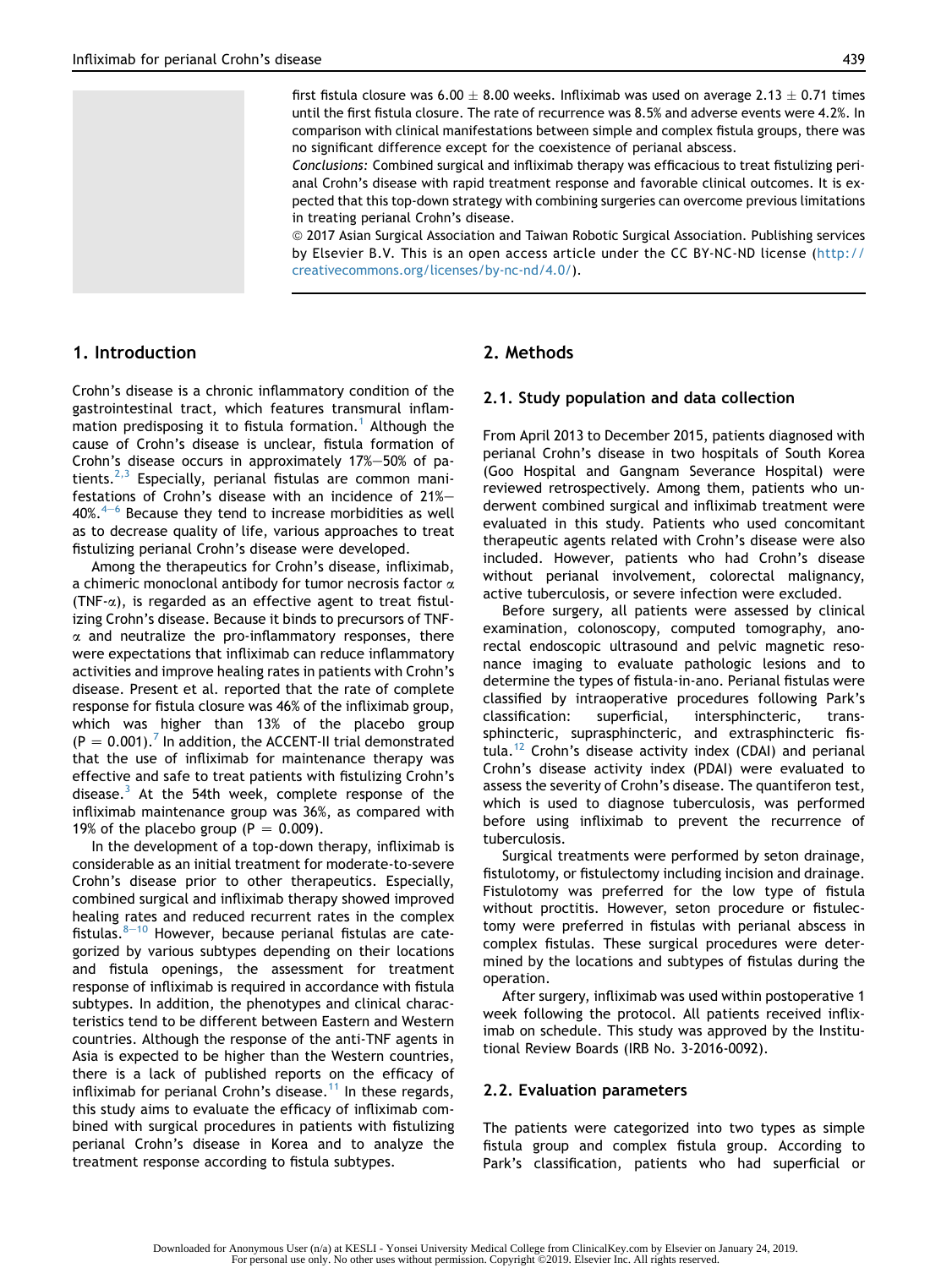<span id="page-2-0"></span>intersphincteric fistula were classified as the simple fistula group. On the other hand, patients who had transsphincteric, suprasphincteric, or extrasphincteric fistulas were determined as the complex fistula group (Fig. 1).

All patients were evaluated for combined morbidities, familial or smoking histories, concomitant medications, and previous history of perianal surgery before using infliximab. Rectal inflammation was assessed by performing a preoperative colonoscopy. Luminal Crohn's disease, which involves the gastrointestinal tract was evaluated by preoperative imaging studies and colonoscopy.

The period of Crohn's disease was calculated by the duration from the first diagnosis to the last follow-up. The duration of perianal disease was defined as the time from receiving the first perianal surgery to the last follow-up. The existence of concomitant perianal abscess was the condition that patients had a perianal fistula with perianal abscess simultaneously. Time to the first fistula closure was calculated by the period from the first use of infliximab to the fistula closure. Both CDAI and PDAI were evaluated before the initial and after the last infusion of infliximab during the follow-up period. Recurrence was defined when there was a newly developed fistula in patients with complete or partial response to infliximab. Duration of recurrence was calculated by the time between the first fistula closure and recurrence.

#### 2.3. Definition of treatment response

Treatment response was assessed every visit by clinical symptoms, physical examination, and imaging studies. It was classified as complete, partial and no response. Complete response was defined as complete closure of fistula openings without any drainage. Partial response was defined as reduction of fistula size more than 50 percent from the baseline including numbers of fistula drainage. All other clinical results were categorized as no response. The outcomes of induction therapy were assessed at  $10-14$ weeks and treatment response of maintenance therapy was evaluated every 8 weeks.

## 2.4. Treatment protocol

After surgical treatment of perianal Crohn's disease, all patients received induction therapy, in which infliximab at a dose of 5 mg/kg of body weight is given intravenously at the intervals of 0, 2, and 6 weeks. Then, the responders of induction therapy continued to receive infliximab 5 mg/kg every eight weeks for maintenance therapy. If the patients had complete response, the use of infliximab was stopped and changed to azathioprine. In addition, patients who had partial response continued the maintenance therapy and assess the treatment response every visit. On the other hand, patients who had no response discontinued infliximab.

All surgical procedures were performed before the use of infliximab. All patients received antibiotics before surgery. After the surgery, seton was removed when the fistulas closed completely. Adverse events related with infliximab were reported in the electronic charts. Patients with adverse events discontinued infliximab and altered the therapeutic agents.



Figure 1 Study scheme and treatment response classified by Park's classification.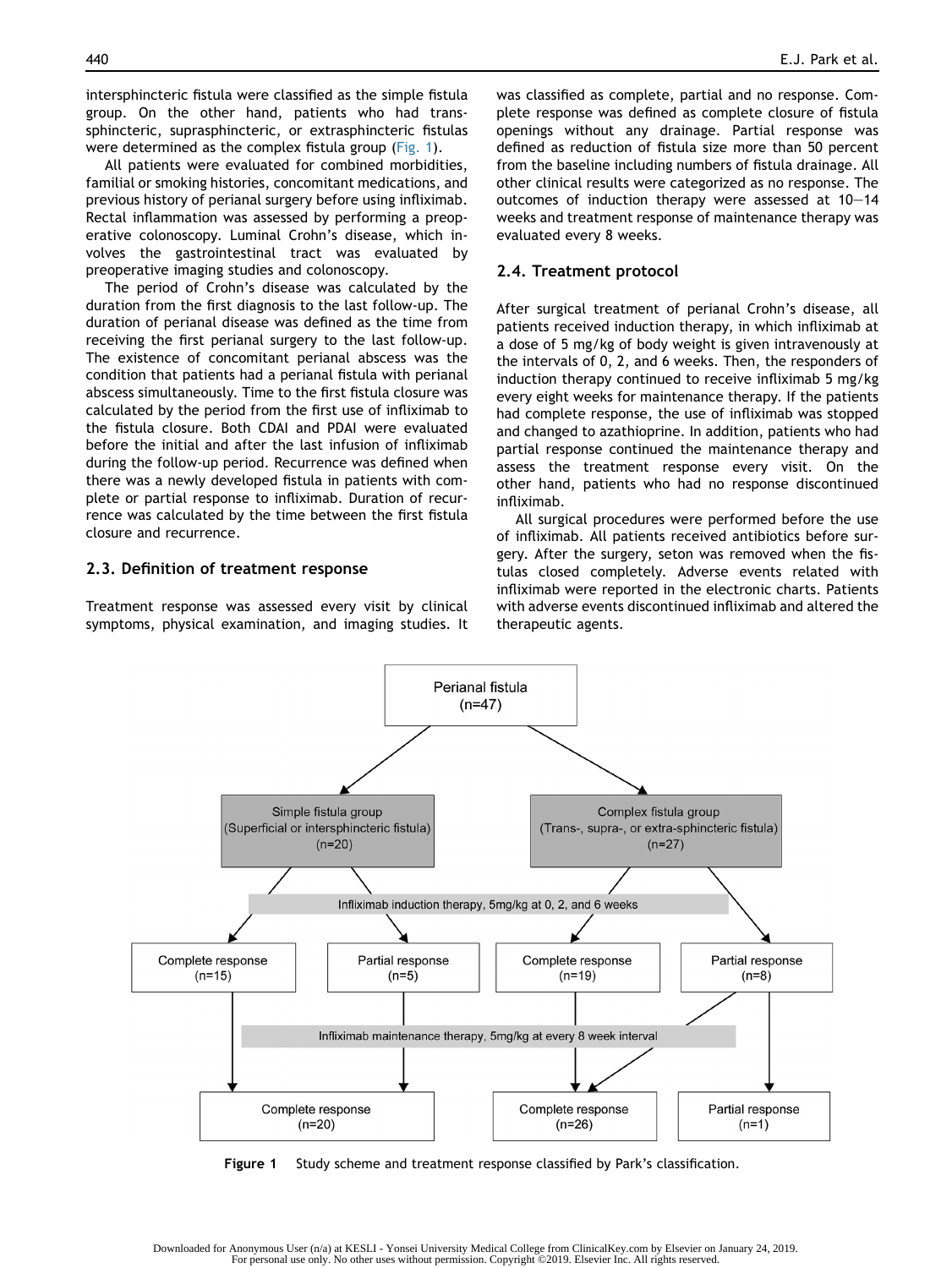## 2.5. Statistical analysis

All statistical data were analyzed using the SPSS program (Statistical Product and Service Solution 20 for Windows; SPSS Inc., Chicago, IL), and SAS version 9.2 (SAS Institute, Cary, NC, USA). Continuous variables were calculated using the independent  $t$ -test or Mann-Whitney test. The comparison of PDAI before and after use of infliximab was analyzed by the paired t-test. Categorical variables were assessed by the chi-square test or Fisher's exact test. A P value less than 0.05 was considered statistically significant in this study.

# 3. Results

#### 3.1. Patient characteristics

Among a total of 47 patients, the number of males were higher than the females (72.3% vs. 27.7%). Patients under 30 years old were 85.1%: teenagers (34.0%) and twenties (51.1%). The average value of body mass index (BMI) was  $20.8 \pm 3.2$  kg/m<sup>2</sup> (mean  $\pm$  SD). There were 6.3% of patients with co-morbidities, and 8.5% with familial history of Crohn's disease. In addition, 25.5% of patients had previous smoking history. The average Crohn's disease period was  $2.0 \pm 2.6$  years and perianal disease was 2.1  $\pm$  2.0 years.<br>— There were 72.3% of patients with rectal inflammation and 48.9% with luminal Crohn's disease, which involved the ileum, colon and rectum simultaneously. Patients who underwent previous perianal surgeries were 82.9%. Seton drainage was the most common previous surgical procedures (38.3%) among them. 5-aminosalicylates (5-ASA) was used in 91.5% of patients for Crohn's medication prior to using infliximab. There were 2.1% of patients who previously used biologics (Table 1).

# 3.2. Clinical manifestations and concomitant treatments with infliximab

Transsphincteric type was the most common perianal fistula with 44.7%, and intersphincteric type was the second most common with 42.6% among the patients. On the other hand, there were 10.6% of patients with the extrasphincteric type and 2.1% with the suprasphincteric type. Patients had two or more fistulas were 57.5%. Perianal abscess was combined concomitantly in 80.9% and rectovaginal fistula was developed in 4.3% of patients. The most common concomitant surgical procedure was seton drainage (72.3%) in this study. Fistulotomy and fistulectomy were performed in the 10.6% and 4.3% of patients, respectively. Patients who used 5-ASA concomitantly combined with both surgical procedures and infliximab were 80.9% [\(Table 2\)](#page-4-0).

## 3.3. Treatment response after combined surgical and infliximab therapy

The median follow-up period was  $11.0 \pm 8.0$  months (interquartile range (IQR),  $7.0-15.0$ ). The average time to the first fistula closure was 7.64  $\pm$  4.81 weeks (range, 2–23) and the median time was  $6.00 \pm 8.00$  weeks (IQR, 5 $-13$ ). As

| Patient characteristics.<br>Table 1  |                               |  |  |  |  |  |  |  |
|--------------------------------------|-------------------------------|--|--|--|--|--|--|--|
| Variables                            | $n = 47$                      |  |  |  |  |  |  |  |
| Sex $(n, %)$                         |                               |  |  |  |  |  |  |  |
| Male                                 | 34 (72.3%)                    |  |  |  |  |  |  |  |
| Female                               | 13 (27.7%)                    |  |  |  |  |  |  |  |
| Age (year)                           | $23.5 \pm 8.1$ (range, 13-48) |  |  |  |  |  |  |  |
| $10-19$ years                        | 16 (34.0%)                    |  |  |  |  |  |  |  |
| $20 - 29$ years                      | 24 (51.1%)                    |  |  |  |  |  |  |  |
| $30 - 39$ years                      | 3(6.4%)                       |  |  |  |  |  |  |  |
| $\geq$ 40 years                      | 4(8.5%)                       |  |  |  |  |  |  |  |
| BMI ( $\text{kg/m}^2$ )              | $20.8 \pm 3.2$ (15.2–28.7)    |  |  |  |  |  |  |  |
| Co-morbidity                         | 3(6.3%)                       |  |  |  |  |  |  |  |
| Gallbladder stone                    | 1(2.1%)                       |  |  |  |  |  |  |  |
| Ureteral stone                       | 1(2.1%)                       |  |  |  |  |  |  |  |
| Old pulmonary tuberculosis           | 1(2.1%)                       |  |  |  |  |  |  |  |
| Familial history of Crohn's          | 4(8.5%)                       |  |  |  |  |  |  |  |
| disease                              |                               |  |  |  |  |  |  |  |
| Smoking history                      | 12 (25.5%)                    |  |  |  |  |  |  |  |
| Duration of Crohn's                  | $2.0 \pm 2.6$ (0-11)          |  |  |  |  |  |  |  |
| disease (year)                       |                               |  |  |  |  |  |  |  |
| Duration of perianal                 | $2.1 \pm 2.0$ (0-8)           |  |  |  |  |  |  |  |
| disease (year)                       |                               |  |  |  |  |  |  |  |
| Rectal inflammation                  | 34 (72.3%)                    |  |  |  |  |  |  |  |
| Involved GI areas                    |                               |  |  |  |  |  |  |  |
| Ileum (or rectum only)               | 9(19.2%)                      |  |  |  |  |  |  |  |
| Ileum $+$ colon (or rectum)          | 15 (31.9%)                    |  |  |  |  |  |  |  |
| $Ileum + colon + rectum$             | 23 (48.9%)                    |  |  |  |  |  |  |  |
| Previous perianal surgery            |                               |  |  |  |  |  |  |  |
| prior to IFX                         |                               |  |  |  |  |  |  |  |
| None                                 | 9 (19.1%)                     |  |  |  |  |  |  |  |
| 1 time                               | 15 (31.9%)                    |  |  |  |  |  |  |  |
| 2 times                              | 15 (31.9%)                    |  |  |  |  |  |  |  |
| $>$ 3 times                          | 8(17.1%)                      |  |  |  |  |  |  |  |
| History of previous perianal surgery |                               |  |  |  |  |  |  |  |
| None                                 | 10 (21.2%)                    |  |  |  |  |  |  |  |
| Fistulotomy                          | 8 (17.0%)                     |  |  |  |  |  |  |  |
| Seton procedure                      | 18 (38.3%)                    |  |  |  |  |  |  |  |
| Fissurectomy                         | 4(8.5%)                       |  |  |  |  |  |  |  |
| Incision and drainage                | 3(6.4%)                       |  |  |  |  |  |  |  |
| Seton $\pm$ fistulotomy              | 4(8.5%)                       |  |  |  |  |  |  |  |
| (or fissurectomy)                    |                               |  |  |  |  |  |  |  |
| Previous medications                 |                               |  |  |  |  |  |  |  |
| prior to IFX                         |                               |  |  |  |  |  |  |  |
| 5-ASA                                | 24 (51.1%)                    |  |  |  |  |  |  |  |
| 5-ASA and AZP                        | 10 (21.3%)                    |  |  |  |  |  |  |  |
| 5-ASA, AZP, and steroid              | 1(2.1%)                       |  |  |  |  |  |  |  |
| 5-ASA and steroid                    |                               |  |  |  |  |  |  |  |
| 5-ASA and antibiotics                | 4(8.5%)<br>4(8.5%)            |  |  |  |  |  |  |  |
| Antibiotics only                     | 3(6.4%)                       |  |  |  |  |  |  |  |
| <b>Biologics</b>                     | 1(2.1%)                       |  |  |  |  |  |  |  |
| Preoperative ESR level               | $18.6 \pm 12.8$ (2.0–49.0)    |  |  |  |  |  |  |  |
| Preoperative CRP level               | $3.9 \pm 6.6$ (0.1–44.6)      |  |  |  |  |  |  |  |
|                                      |                               |  |  |  |  |  |  |  |

BMI, body mass index; IFX, infliximab; ASA, aminosalicylate; AZP, azathioprine.

shown in [Fig. 2,](#page-4-0) most patients in both the simple and complex fistula groups had a first fistula closure within 6 weeks. Infliximab was used an average of 2.13  $\pm$  0.71 times to the first fistula closure. 55.3% of the patients had the first fistula closure at the second use of infliximab, and 25.5% of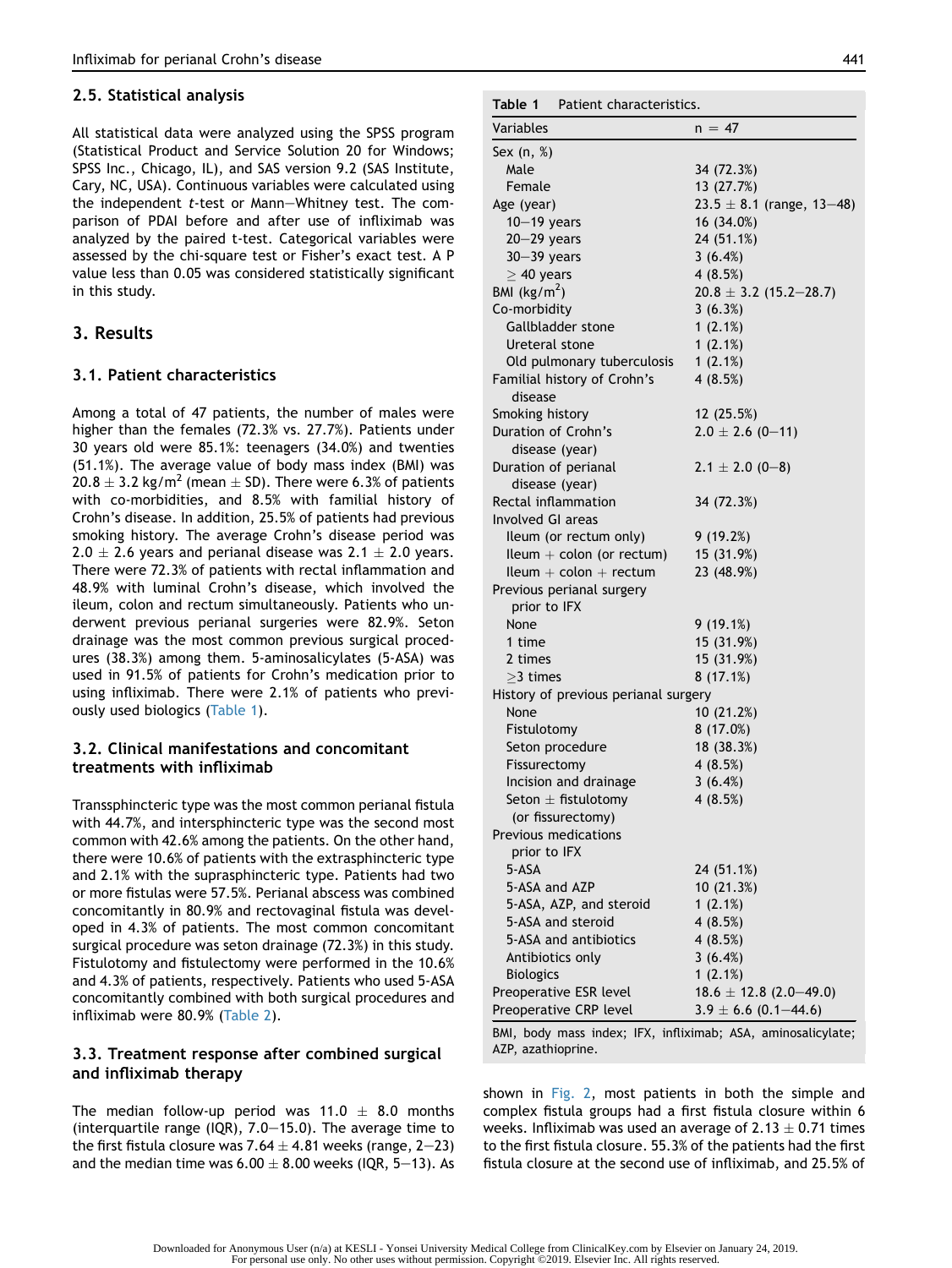| Variables                               | $n = 47$   |
|-----------------------------------------|------------|
| Subtypes of perianal fistulas (n, %)    |            |
| Intersphincteric                        | 20 (42.6%) |
| Transsphincteric                        | 21 (44.7%) |
| Suprasphincteric                        | 1(2.1%)    |
| Extrasphincteric                        | 5(10.6%)   |
| Number of fistulas (n,%)                |            |
| 1                                       | 20 (42.5%) |
| $\overline{\phantom{a}}$                | 14 (29.8%) |
| >3                                      | 13 (27.7%) |
| Concomitant perianal abscess            | 38 (80.9%) |
| Rectovaginal fistula                    | 2(4.3%)    |
| Concomitant surgical treatment with IFX |            |
| Seton procedure                         | 34 (72.3%) |
| Fistulotomy                             | 5(10.6%)   |
| Fistulectomy                            | 4(8.5%)    |
| Incision and drainage                   | 2(4.3%)    |
| Seton $+$ coring out fistulectomy       | 2(4.3%)    |
| Concomitant medications with IFX        |            |
| $5 - ASA$                               | 38 (80.9%) |
| $5-ASA + AZP$                           | 5(10.6%)   |
| $5-ASA + steroid$                       | 2(4.3%)    |
| $5-ASA + AZP + steroid$                 | 1(2.1%)    |
| Only antibiotics                        | 1(2.1%)    |

<span id="page-4-0"></span>Table 2 Clinical manifestations and concomitant treatments with infliximab.

IFX, infliximab; ASA, aminosalicylate; AZP, azathioprine.

the patients had it at the third time of infliximab use. The total numbers to use infliximab until the first fistula closure was 7.96  $\pm$  2.47 times.

After induction therapy, the rate of complete response was 72.3%, and partial response was 27.7%. After maintenance therapy, complete response was 97.9% and partial response was 2.1%. There was no patient without a response to infliximab in this study.

Both CDAI and PDAI values after infliximab therapy were lower than before infliximab use. The average CDAI was

 $208.5 \pm 66.5$  before infliximab uses compared with  $98.2 \pm 26.6$  after infliximab uses. The average difference of PDAI between the before and after infliximab uses was 9.1.

Recurrence of perianal fistula occurred in four patients (8.5%) and the average time to recurrence was  $4.75 \pm 2.06$ months. The discontinuation of infliximab occurred in one patient because of psoriasiform dermatitis during maintenance therapy. There were two adverse events: perianal bleeding and skin eruption [\(Table 3](#page-5-0)).

#### 3.4. Subanalysis of the response according to fistula subtypes

As shown in [Fig. 1,](#page-2-0) all patients were categorized as either the simple or complex fistula group: 20 patients in the simple fistula group and 27 patients in the complex fistula group. After induction therapy, 15 patients had complete response and 5 patients had partial response in the simple fistula group. On the other hand, there were 19 patients with complete response and 8 patients with partial response in the complex fistula group. All patients in simple fistula group had complete response after maintenance therapy. However, patients in the complex fistula group had complete response except for one patient with a partial response.

According to the treatment response categorized by Park's classification, patients with intersphincteric, transsphincteric or suprasphincteric fistulas accomplished complete response in all patients for maintenance therapy [\(Fig. 3](#page-6-0)). However, patients with extrasphinteric fistulas had 40% of complete response in the induction therapy and 80% of complete response in the maintenance therapy.

The average time to the first fistula closure was not significantly different between the simple and complex fistula groups. Infliximab uses of the complex fistula group were larger than the simple fistula group with marginally significance (2.30  $\pm$  0.61 vs. 1.90  $\pm$  0.79, P = 0.077). Treatment responses in both induction and maintenance therapy were not significantly different between the simple



Downloaded for Anonymous User (n/a) at KESLI - Yonsei University Medical College from ClinicalKey.com by Elsevier on January 24, 2019. For personal use only. No other uses without permission. Copyright ©2019. Elsevier Inc. All rights reserved.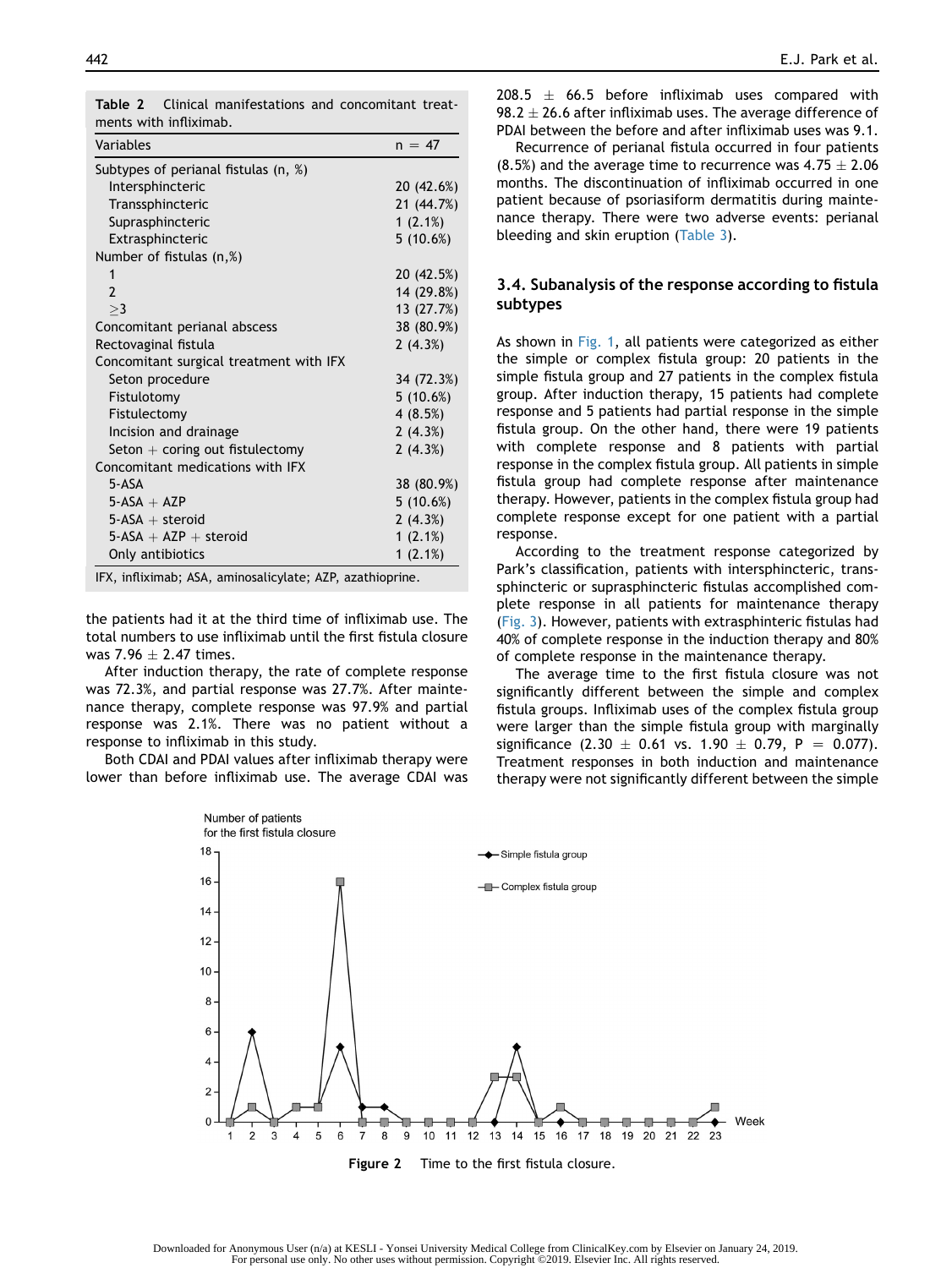<span id="page-5-0"></span>Table 3 Treatment response after combined surgeries with infliximab.

| Variables                                         | $n = 47$                    |
|---------------------------------------------------|-----------------------------|
| Time to the first fistula closure (week)          |                             |
| Mean $\pm$ SD (range)                             | 7.64 $\pm$ 4.81 (2-23)      |
| Median $\pm$ IQR (Q1-Q3)                          | $6.00 \pm 8.00$ (5-13)      |
| Average uses of IFX to the                        | $2.13 \pm 0.71$ (1-4)       |
| first fistula closure                             |                             |
| Detailed uses of IFX to the first fistula closure |                             |
| 1st time                                          | 8(17.0%)                    |
| 2nd time                                          | 26 (55.3%)                  |
| 3rd time                                          | 12 (25.5%)                  |
| 4th time                                          | 1(2.1%)                     |
| Total uses of IFX                                 | $7.96 \pm 2.47$ (3-12)      |
| Response to IFX at induction therapy              |                             |
| Complete response                                 | 34 (72.3%)                  |
| Partial response                                  | 13 (27.7%)                  |
| No response                                       | $0(0.0\%)$                  |
| Response to IFX at maintenance therapy            |                             |
| Complete response                                 | 46 (97.9%)                  |
| Partial response                                  | 1(2.1%)                     |
| No response                                       | $0(0.0\%)$                  |
| <b>CDAI</b>                                       |                             |
| Before IFX injection                              | $208.5 \pm 66.5 (85 - 450)$ |
| After IFX injection                               | $98.2 \pm 26.6$ (50-210)    |
| <b>PDAI</b>                                       |                             |
| Before IFX injection                              | $12.5 \pm 1.9$ (9-17)       |
| After IFX injection                               | $3.4 \pm 0.8$ (2-5)         |
| Recurrence rate                                   | 4(8.5%)                     |
| Duration of recurrence,                           | $4.75 \pm 2.06$ (2.0-7.0)   |
| month                                             |                             |
| Discontinuation of IFX                            | 1(2.1%)                     |
| Adverse events                                    |                             |
| Perianal bleeding                                 | 1(2.1%)                     |
| Skin eruption                                     | 1(2.1%)                     |

SD, standard deviation; IQR, interquartile; IFX, infliximab; CDAI, Crohn's disease activity index; PDAI, perianal Crohn's disease activity index.

and complex fistula groups. Although the PDAI values were not different between the two groups, PDAI after using infliximab were decreased more than before using infliximab in both groups ( $P < 0.001$ ). In addition, patients in the complex fistula group had higher rates of perianal abscess than the simple fistula group (96.3% vs. 60.0%,  $P = 0.003$ ). For the surgical treatment, seton drainage was performed most commonly in the two groups. 5-ASA was most commonly used with infliximab in both groups. Recurrence occurred in 5.0% of the simple fistula group and 11.1% of the complex fistula group. However, there was no statistical significance in the rate of concomitant surgery and medical therapies as well as recurrence between the two groups ([Table 4](#page-6-0)).

# 4. Discussion

This study was focused to assess the treatment response of infliximab after combined surgical procedures in patients with fistulizing perianal Crohn's disease and to analyze them according to fistula subtypes. In our results, complete response after using infliximab was more rapid and higher rates of treatment response than the outcomes of the ACCENT-II trial.<sup>3</sup> The rate of complete response was  $72.3%$  $72.3%$  $72.3%$ after induction therapy and 97.9% after maintenance therapy in this study. In addition, the perianal fistula was first closed within 6 weeks (median  $\pm$  SD, 6.00  $\pm$  8.00 (range,  $5-13$ )) with an average 2.13 times use of infliximab. On the other hand, complete response of the ACCENT-II trial was 55% of patients at 6 weeks after induction therapy and 36% at 54 weeks after maintenance therapy.  $3,7$ Rasul et al. also reported that clinical fistula closure occurred in 49% of patients at 8 weeks and 46% at 56 weeks to use infliximab in patients with perianal fistulizing Crohn's disease.<sup>[13](#page-9-0)</sup> However, it is noticeable that these studies were performed by using only infliximab without combining surgical procedures. Because surgical procedures such as seton drainage or fistulectomy has advantages to resolve tissue inflammation and improve the healing process, a combination treatment with surgery and infliximab can have better treatment responses and shorter times of healing than infliximab or surgery alone.<sup>[14](#page-9-0)-[18](#page-9-0)</sup> According to the comparative analysis by Sciaudone et al., patients who received combined treatments with infliximab had shorter times to healing of fistulas and longer times to relapse than surgery or infliximab alone.<sup>[15](#page-9-0)</sup> In addition, a systemic review and meta-analysis for the treatment of perianal Crohn's fistula compared between seton drainage and anti-TNF agents reported that combined treatments showed significantly favorable outcomes in spite of various treatment responses.<sup>[19](#page-9-0)</sup> In these regards, our results can be interpreted that a combination therapy with infliximab and surgery had advantages to treat fistulizing perianal Crohn's disease with effective and rapid healing rates.

Perianal fistulas can be classified by subtypes according to Park's classification. In this study, we divided patients into the simple and complex fistula groups because they can have different healing rates from infliximab according to locations and complexities of fistula subtypes. Although the rates of concomitant perianal abscess were higher in the complex fistula group than the simple fistula group, treatment responses were not significantly different during induction and maintenance therapies. In addition, recurrence rates, PDAI values, used numbers of infliximab and periods for the first fistula closure were not significantly different between the two groups. Because the complex fistula group is composed of complex fistulas with a high type such as a suprasphincteric fistula or extrasphincteric fistula, it can be expected that there are more difficulties to treat perianal fistulas of the complex fistula group than the simple fistula group. However, the clinical outcomes of these two groups were not significantly different as shown in [Table 4](#page-6-0). Adequate drainage of perianal abscess, resolving tissue inflammation and controlling septic conditions from proper surgical procedures might amplify the effect of infliximab to close perianal fistulas regardless of their subtypes. In these aspects, treatment response of infliximab can be comparable among fistula subtypes when surgical treatment is performed properly with infliximab.

Infliximab have been regarded as an alternative therapy to overcome limitations of conventional treatment for Crohn's disease. However, there were concerns for adverse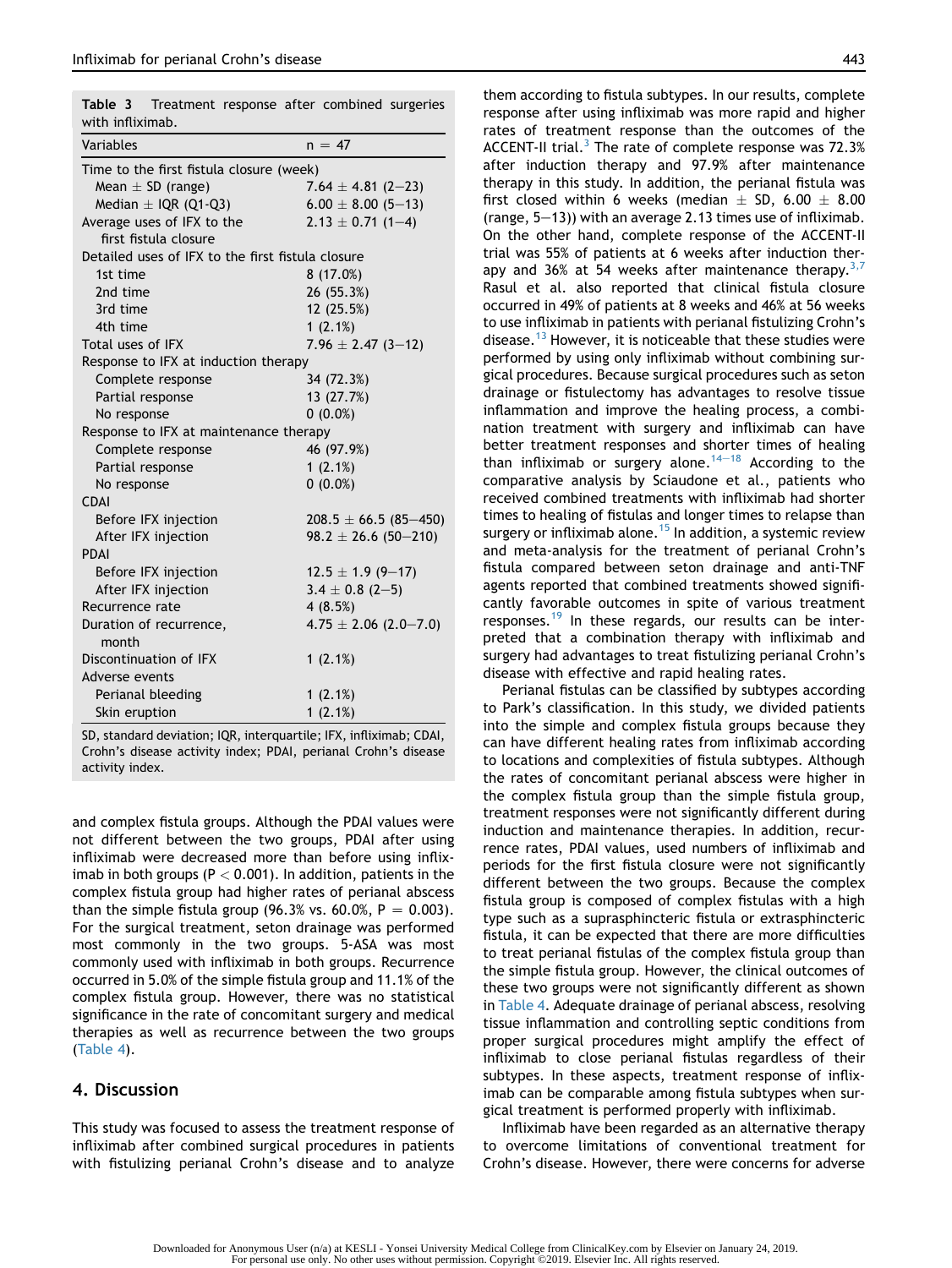<span id="page-6-0"></span>

Figure 3 Treatment response of infliximab combined with surgical procedures according to fistula subtypes.

events associated with infliximab. There are various side effects related with infliximab such as headache, acute or delayed infusion reaction, leukopenia, serious infection, antichimeric antibody formation, and increased risk of malignancy.<sup>20</sup> Present et al. reported that headache, abscess formation, upper respiratory tract infection and fatigue were developed in patients who used 5 mg/kg of infliximab.[7](#page-8-0) However, according to the ACCENT-II trial, the rate of serious adverse events was higher in the placebo group than the infliximab group (23% vs. 14%,  $P = 0.05$ ). In addition, infection and infusion reaction associated with infliximab were not significantly different between the

|                                                  | Simple fistula group ( $n = 20$ ) | Complex fistula group ( $n = 27$ ) | P value            |
|--------------------------------------------------|-----------------------------------|------------------------------------|--------------------|
| Time to the first fistula closure (week)         | $6.80 \pm 4.66$ (2-14)            | $8.41 \pm 4.77$ (2-23)             | 0.234 <sup>c</sup> |
| Uses of IFX to the first fistula closure (times) | $1.90 \pm 0.79$ (1-3)             | $2.30 \pm 0.61$ (1-4)              | $0.077^{\circ}$    |
| Response to IFX after induction therapy          |                                   |                                    | 0.726 <sup>b</sup> |
| Complete response                                | 15 (75.0%)                        | 19 (70.4%)                         |                    |
| Partial response                                 | 5(25.0%)                          | 8(29.6%)                           |                    |
| Response to IFX after maintenance therapy        |                                   |                                    | 1.000 <sup>a</sup> |
| Complete response                                | 20 (100%)                         | 26 (96.3%)                         |                    |
| Partial response                                 | $0(0.0\%)$                        | 1 $(3.7%)$                         |                    |
| PDAI (before IFX)                                | $12.5 \pm 1.64$ (9.0-17.0)        | $12.5 \pm 2.03$ (9.0–17.0)         | 0.621 <sup>c</sup> |
| PDAI (after IFX)                                 | $3.35 \pm 0.75$ (2.0-5.0)         | $3.37 \pm 0.84$ (2.0-5.0)          | 0.963 <sup>c</sup> |
| Concomitant perianal abscess                     | $12(60.0\%)$                      | 26 (96.3%)                         | 0.003 <sup>a</sup> |
| Concomitant surgical treatment                   |                                   |                                    | 0.120 <sup>a</sup> |
| Seton procedure                                  | $12(60.0\%)$                      | 22(81.5%)                          |                    |
| Fistulotomy                                      | 4 $(20.0%)$                       | 1(3.7%)                            |                    |
| Fistulectomy                                     | 3(15.0%)                          | 1(3.7%)                            |                    |
| Incision and drainage                            | $1(5.0\%)$                        | 1 $(3.7%)$                         |                    |
| Seton $+$ coring out fistulectomy                | $0(0.0\%)$                        | 2(7.4%)                            |                    |
| Concomitant CD medication                        |                                   |                                    | 0.198 <sup>a</sup> |
| 5-ASA                                            | 16 (80.0%)                        | 22 (81.5%)                         |                    |
| $5-ASA + AZP$                                    | $1(5.0\%)$                        | 4(14.8%)                           |                    |
| $5-ASA + steroid$                                | $2(10.0\%)$                       | $0(0.0\%)$                         |                    |
| 5-ASA + AZP + steroid                            | $0(0.0\%)$                        | 1(3.7%)                            |                    |
| Only antibiotics                                 | $1(5.0\%)$                        | $0(0.0\%)$                         |                    |
| Recurrence rate                                  | $1(5.0\%)$                        | 3(11.1%)                           | 0.626 <sup>a</sup> |

CD, Crohn's disease; ASA, aminosalicylate; AZP, azathioprine; IFX, infliximab; PDAI, perianal Crohn's disease activity index.<br>
<sup>a</sup> Fisher's exact test.<br>
<sup>b</sup> Chi-square test.<br>
<sup>c</sup> Mann—Whitney *U* test.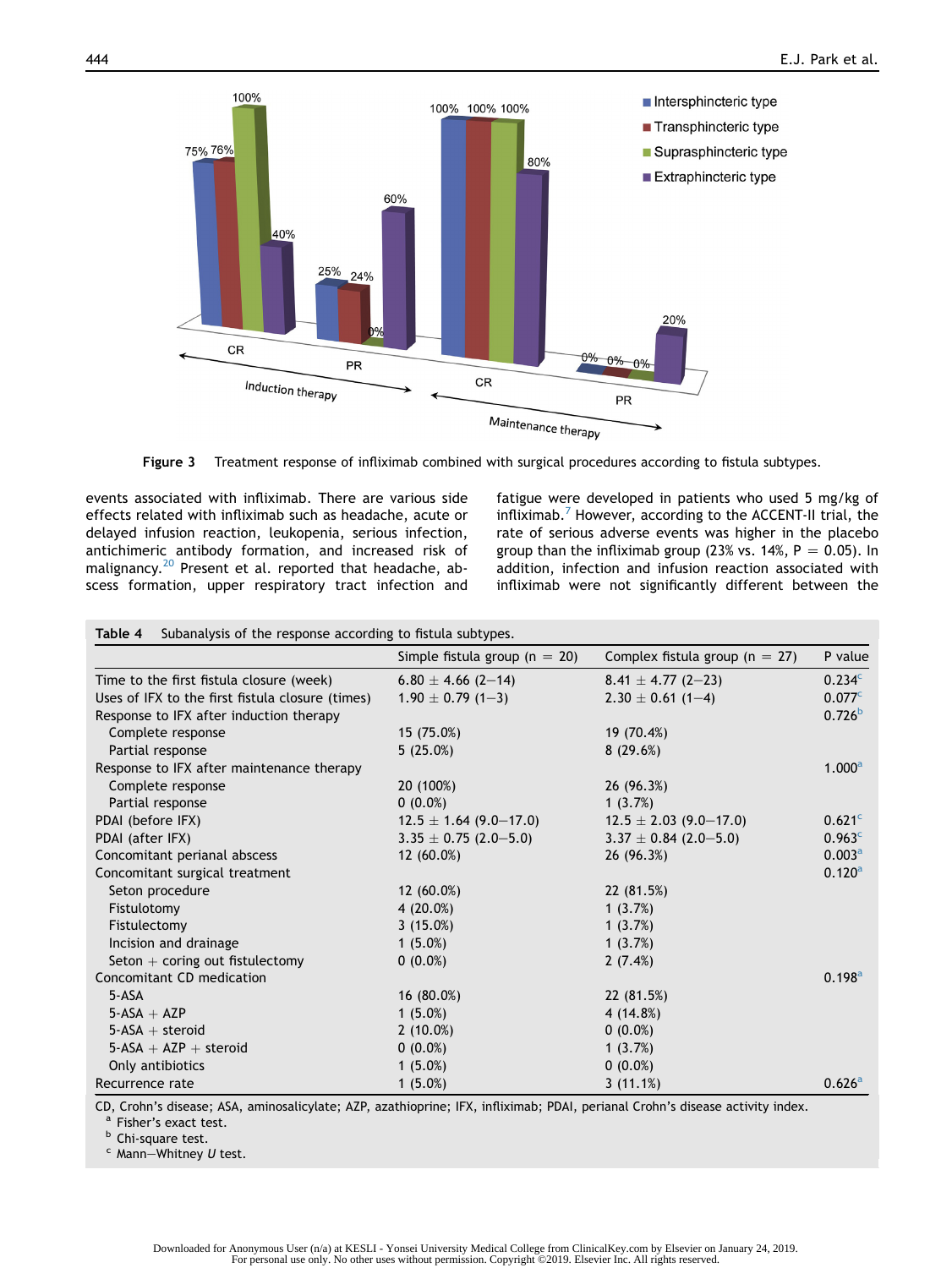|                | No Author                  |         |              | Year Country Concomitant No. of<br>therapy | patients                                    | Follow-up<br>period<br>(months) | Response<br>assessment                 | Complete<br>response<br>(CR) | Partial<br>response rate<br>(PR) | Recurrence                                          | Adverse<br>event | Before<br><b>PDAI</b> | After<br><b>PDAI</b>                   | <b>PDAI P</b><br>value |
|----------------|----------------------------|---------|--------------|--------------------------------------------|---------------------------------------------|---------------------------------|----------------------------------------|------------------------------|----------------------------------|-----------------------------------------------------|------------------|-----------------------|----------------------------------------|------------------------|
|                | Yang et al.                |         | 2015 China   | Surgical &<br>medical                      | 28                                          | $26.4(14-41)$                   | 30th week<br>(after 6th<br>injection)  | 89.3%                        | N/A                              | 7.1%                                                | 7.1%             |                       | $8.54 \pm 4.89$ $0.93 \pm 2.08$ < 0.01 |                        |
| 2              | Uchino et al.              |         | 2011 Japan   | Surgical &<br>medical                      | 62<br>$(IFX: n = 26,$<br>No IFX: $n = 36$ ) | N/A                             | $12th-15th$<br>week                    | 0%                           | 88.5%                            | $0\%$ /5yr $^{\rm a}$<br>$53.9\%/5$ <sub>Vr</sub> b | 11.3%            | $11(8-15)$            | $6(1-10)$                              | ${<}0.01$              |
| 3              | Hukkinen<br>et al.         |         | 2014 Finland | Surgical &<br>medical                      | 13                                          | $16(11-22)$                     | 6th week<br>8th week                   | 23.1%<br>76.9%               | 69.2%<br>15.4%                   | 23.1%                                               | 76.9%            | $35(26-37)$           | $20(20-25)$                            | N/A                    |
| $\overline{4}$ | Guidi et al.               |         | 2008 Italy   | Surgical &<br>medical                      | 9                                           | $28 \pm 16$                     | 6th week                               | 88.9%                        | 11.1%                            | 22.2%                                               | 11.1%            | $11.5 \pm 2.9$        | $5.4 \pm 2.2$                          | $<$ 0.01               |
| 5 <sup>1</sup> | Hyder et al.               | 2006 UK |              | Surgical &<br>medical                      | 22                                          | $21(4-31)$                      | 6th week                               | 18%                          | 36.4%                            | N/A                                                 | 0%               | $11(8-17)$            | $8(5-16)$                              | < 0.01                 |
| 6              | Antakia et al. 2011 UK     |         |              | Surgical &<br>medical                      | 48                                          | 20                              | 8th week                               | 29%                          | 42%                              | 25%                                                 | 6.3%             | N/A                   | N/A                                    | N/A                    |
|                | Topstad et al. 2002 Canada |         |              | Surgical &<br>medical                      | 21<br>(perianal)                            | $10(3-21)$                      | 6th week<br>(After 3)<br>doses of IFX) | 66.7%                        | 19%                              | 19%                                                 | 24.1%            | N/A                   | N/A                                    | N/A                    |

<span id="page-7-0"></span>**College** 

PCD, perianal Crohn's disease; IFX, infliximab; PDAI, perianal Crohn's disease activity index.

 $^{\rm a}$  Cumulative incidence of fistula recurrence in patients without anorectal stricture.

 $^{\text{b}}$  Cumulative incidence of fistula recurrence in patients with anorectal stricture.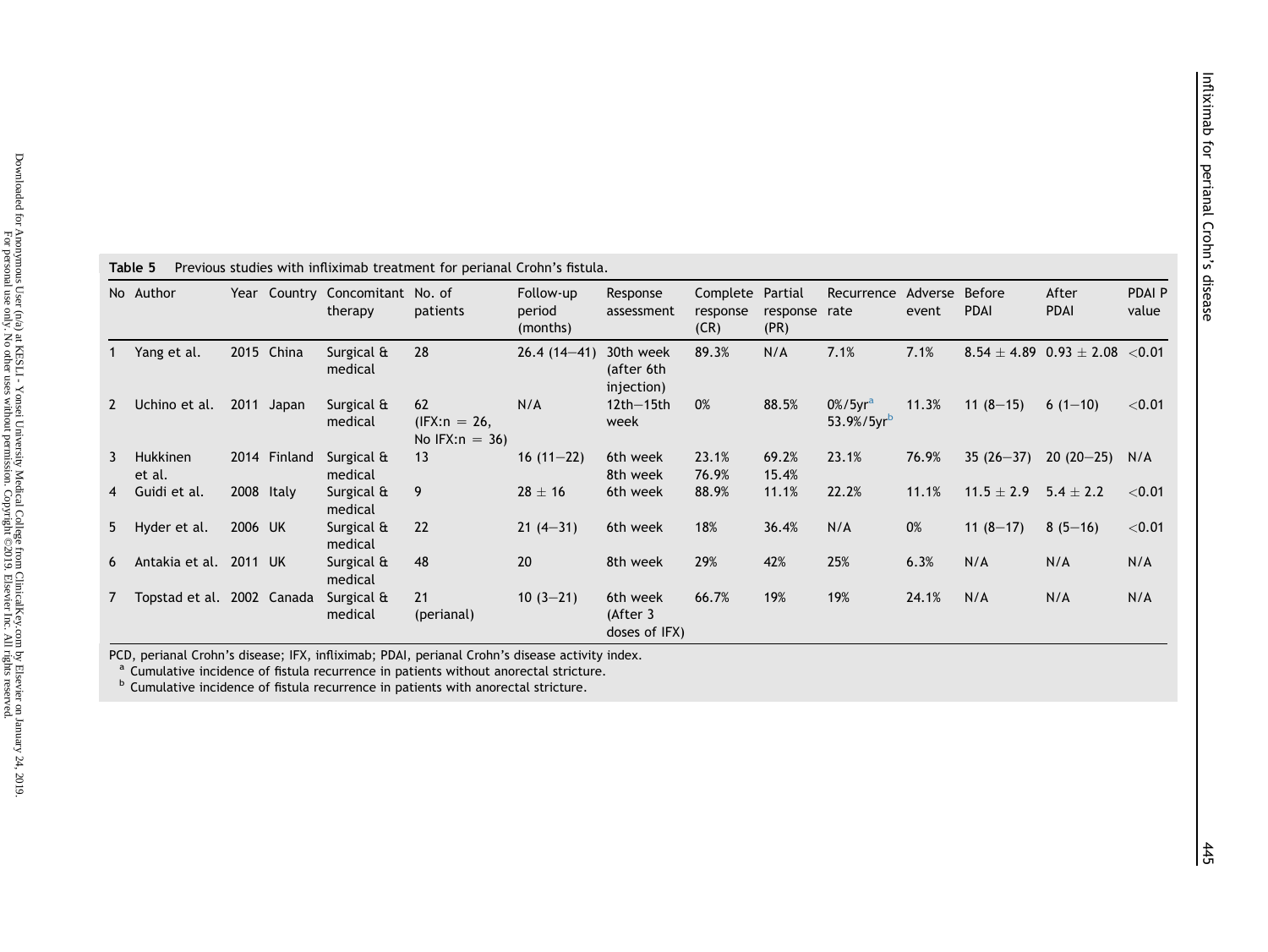<span id="page-8-0"></span>infliximab and placebo groups.<sup>3</sup> In this study, we had  $4.2\%$ of the patients with side effects, which is a lower rate than previous studies. Discontinuation during the infliximab treatment was developed in one patient (2.1%) due to psoriasiform dermatitis, which can be developed by cutaneous eruption from autoimmune disease induced by infliximab. $20,21$  There are limitations to assess adverse events from our small study population. However, because previous studies with large-scaled long-term outcomes showed favorable outcomes, it is considered that the use infliximab is safe and its efficacy might be superior to the side effects to treat Crohn's disease.

The recurrence rate of this study was 8.5% during the study period. However, the ACCENT-II trial reported that the loss of response occurred in 42% of patients in the infliximab maintenance group.<sup>3</sup> As shown in [Table 5](#page-7-0), previous studies showed various recurrence rates with  $7.1%$ -55.0%. In the systematic and meta-analysis from Groof et al., the recurrence rate was reported from 8.0% to 40.9%.[19](#page-9-0) Because previous studies had different treatment protocols respectively, the heterogeneity of study designs tend to make it difficult to assess the recurrence rates. Although we had a lower rate of recurrence than published literatures, it is required to assess the recurrence rate again in the long-term follow-up period.

This study evaluated clinical characteristics of perianal Crohn's disease in Korean patients after using infliximab. As reported by published literatures, there are considerably different phenotypes and clinical manifestations of Crohn's disease between Eastern and Western countries.<sup>11,23</sup> Asian patients with Crohn's disease tend to be composed of dominantly males with a lower prevalence of cigarette smoking and familial history. In addition, there are higher proportions of perianal fistulas in Asian countries than in the West.  $11,24,25$ However, initial treatments using biologics, as called topdown therapy, are not performed frequently in Asian countries because of the economic burden on the national insurance system. Burisch et al. reported that biologics were used 7% in Western Europe and 2% in the Eastern as initial treatments during the first 3 months of Crohn's disease.<sup>26</sup> Although it is uncertain that treatment responses of biologics in Asian patients are more effective than Western, recent studies of Asian countries showed a rapid response to infliximab and favorable clinical outcomes. In the reports from China by Yang et al., 89.3% of patients with perianal fistulizing Crohn's disease had complete responses with an average of 31.4 days healing time.<sup>[16](#page-9-0)</sup> Our results also support that infliximab can be effective to treat fistulizing perianal Crohn's disease as the initial treatment. More supportive data in Asian countries are needed to expand the top-down therapy as the first treatment.

There are several limitations of this study to assess the efficacy of infliximab for perianal Crohn's fistulas. The small number of the study population has the possibility to cause type II errors. In addition, because the median follow-up period of this study was 11.0  $\pm$  8.0 months, it is needed to assess the rates of recurrence and adverse events in the long-term period. However, this study is meaningful because the treatment responses of infliximab combined with surgical procedures in the Korean patients with perianal Crohn's disease were evaluated according to fistula subtypes. Prospective, randomized controlled clinical trials for a combined surgical and infliximab treatment are required to support our results in the future.

In conclusion, infliximab combined with surgical procedures are efficacious and safe to treat fistulizing perianal Crohn's disease with rapid and favorable clinical outcomes. Moreover, treatment response of infliximab can be comparable regardless of fistula subtypes when surgical treatment is performed properly with infliximab. Because recurrence and adverse events occurred limitedly, it is expected that a combined surgical treatment with infliximab as top-down therapy can overcome the refractory characteristics of perianal fistulizing Crohn's disease.

# Conflict of interest

The authors have no conflicts of interest or financial ties to disclose.

# Acknowledgements

The authors also thank MiSun Park for the English revision of this manuscript and Dong-Su Jang, MFA (Medical Illustrator, Yonsei University College of Medicine, Department of Research Affairs) for his help with the illustrations in this manuscript.

# References

- 1. [Nielsen OH, Rogler G, Hahnloser D, Thomsen OO. Diagnosis and](http://refhub.elsevier.com/S1015-9584(17)30130-6/sref1) [management of fistulizing Crohn's disease.](http://refhub.elsevier.com/S1015-9584(17)30130-6/sref1) Nat Clin Pract [Gastroenterol Hepatol](http://refhub.elsevier.com/S1015-9584(17)30130-6/sref1). 2009;6:92-[106.](http://refhub.elsevier.com/S1015-9584(17)30130-6/sref1)
- 2. [Schwartz DA, Loftus Jr EV, Tremaine WJ, et al. The natural](http://refhub.elsevier.com/S1015-9584(17)30130-6/sref2) [history of fistulizing Crohn's disease in Olmsted County, Min-](http://refhub.elsevier.com/S1015-9584(17)30130-6/sref2)nesota. [Gastroenterology](http://refhub.elsevier.com/S1015-9584(17)30130-6/sref2). 2002;122:875-[880](http://refhub.elsevier.com/S1015-9584(17)30130-6/sref2).
- 3. [Sands BE, Anderson FH, Bernstein CN, et al. Infliximab main](http://refhub.elsevier.com/S1015-9584(17)30130-6/sref3)[tenance therapy for fistulizing Crohn's disease.](http://refhub.elsevier.com/S1015-9584(17)30130-6/sref3) N Engl J Med. 2004:350:876-[885](http://refhub.elsevier.com/S1015-9584(17)30130-6/sref3).
- 4. [Schwartz DA, Ghazi LJ, Regueiro M, et al. Guidelines for the](http://refhub.elsevier.com/S1015-9584(17)30130-6/sref4) [multidisciplinary management of Crohn's perianal fistulas:](http://refhub.elsevier.com/S1015-9584(17)30130-6/sref4) [summary statement.](http://refhub.elsevier.com/S1015-9584(17)30130-6/sref4) Inflamm Bowel Dis. 2015;21:723-[730.](http://refhub.elsevier.com/S1015-9584(17)30130-6/sref4)
- 5. [Tang LY, Rawsthorne P, Bernstein CN. Are perineal and luminal](http://refhub.elsevier.com/S1015-9584(17)30130-6/sref5) [fistulas associated in Crohn's disease? A population-based](http://refhub.elsevier.com/S1015-9584(17)30130-6/sref5) study. [Clin Gastroenterol Hepatol](http://refhub.elsevier.com/S1015-9584(17)30130-6/sref5). 2006;4:1130-[1134](http://refhub.elsevier.com/S1015-9584(17)30130-6/sref5).
- 6. [Schwartz DA, Pemberton JH, Sandborn WJ. Diagnosis and](http://refhub.elsevier.com/S1015-9584(17)30130-6/sref6) [treatment of perianal fistulas in Crohn disease.](http://refhub.elsevier.com/S1015-9584(17)30130-6/sref6) Ann Intern Med[. 2001;135:906](http://refhub.elsevier.com/S1015-9584(17)30130-6/sref6)-[918.](http://refhub.elsevier.com/S1015-9584(17)30130-6/sref6)
- 7. [Present DH, Rutgeerts P, Targan S, et al. Infliximab for the](http://refhub.elsevier.com/S1015-9584(17)30130-6/sref7) [treatment of fistulas in patients with Crohn's disease.](http://refhub.elsevier.com/S1015-9584(17)30130-6/sref7) N Engl J Med[. 1999;340:1398](http://refhub.elsevier.com/S1015-9584(17)30130-6/sref7)-[1405](http://refhub.elsevier.com/S1015-9584(17)30130-6/sref7).
- 8. [Topstad DR, Panaccione R, Heine JA, Johnson DR, MacLean AR,](http://refhub.elsevier.com/S1015-9584(17)30130-6/sref8) [Buie WD. Combined seton placement, infliximab infusion, and](http://refhub.elsevier.com/S1015-9584(17)30130-6/sref8) [maintenance immunosuppressives improve healing rate in fis](http://refhub.elsevier.com/S1015-9584(17)30130-6/sref8)[tulizing anorectal Crohn's disease: a single center experience.](http://refhub.elsevier.com/S1015-9584(17)30130-6/sref8) [Dis Colon Rectum](http://refhub.elsevier.com/S1015-9584(17)30130-6/sref8). 2003;46:577-[583](http://refhub.elsevier.com/S1015-9584(17)30130-6/sref8).
- 9. [Uchino M, Ikeuchi H, Bando T, et al. Long-term efficacy of](http://refhub.elsevier.com/S1015-9584(17)30130-6/sref9) [infliximab maintenance therapy for perianal Crohn's disease.](http://refhub.elsevier.com/S1015-9584(17)30130-6/sref9) [World J Gastroenterol](http://refhub.elsevier.com/S1015-9584(17)30130-6/sref9). 2011;17:1174-[1179.](http://refhub.elsevier.com/S1015-9584(17)30130-6/sref9)
- 10. [Antakia R, Shorthouse AJ, Robinson K, Lobo AJ. Combined](http://refhub.elsevier.com/S1015-9584(17)30130-6/sref10) [modality treatment for complex fistulating perianal Crohn's](http://refhub.elsevier.com/S1015-9584(17)30130-6/sref10) disease. [Colorectal Dis](http://refhub.elsevier.com/S1015-9584(17)30130-6/sref10). 2013;15:210-[216](http://refhub.elsevier.com/S1015-9584(17)30130-6/sref10).
- 11. [Park SJ, Kim WH, Cheon JH. Clinical characteristics and](http://refhub.elsevier.com/S1015-9584(17)30130-6/sref11) [treatment of inflammatory bowel disease: a comparison of](http://refhub.elsevier.com/S1015-9584(17)30130-6/sref11)